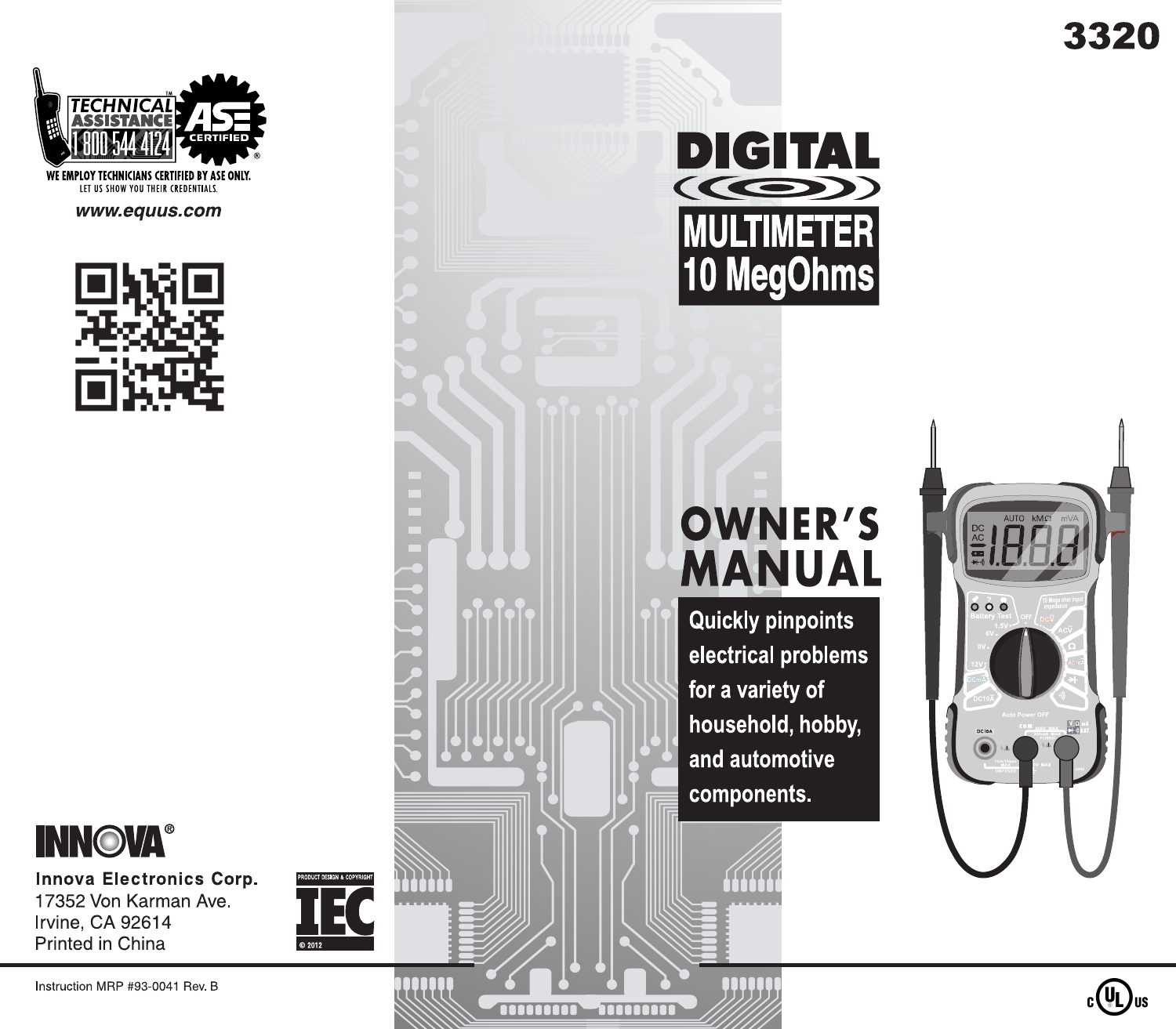# **Table of Contents**

# Title **Page No.**

| <b>INTRODUCTION</b><br>SAFETY PRECAUTIONS / WARNINGS |        |
|------------------------------------------------------|--------|
| CONTROLS AND INDICATORS                              | 2<br>4 |
|                                                      |        |
| PREPARATION AND CAUTION BEFORE USE                   | 5      |
| <b>TESTING PROCEDURES</b>                            | 6      |
| A. AC/DC VOLTAGE MEASUREMENT                         | 6      |
| B. RESISTANCE MEASUREMENT W (OHMS)                   | 6      |
| C. DIODE TEST                                        | 7      |
| D. CONTINUITY TEST                                   | 8      |
| E. AC/DC CURRENT MEASUREMENT (AMPS)                  | 8      |
| <b>F. BATTERY TEST</b>                               | 10     |
| BATTERY AND FUSE REPLACEMENT                         | 11     |
| <b>MAINTFNANCF</b>                                   | 11     |
| <b>SPECIFICATIONS</b>                                | 12     |
| ELECTRICAL SPECIFICATIONS                            | 13     |
| <b>SERVICE PROCEDURES</b>                            | 17     |
|                                                      |        |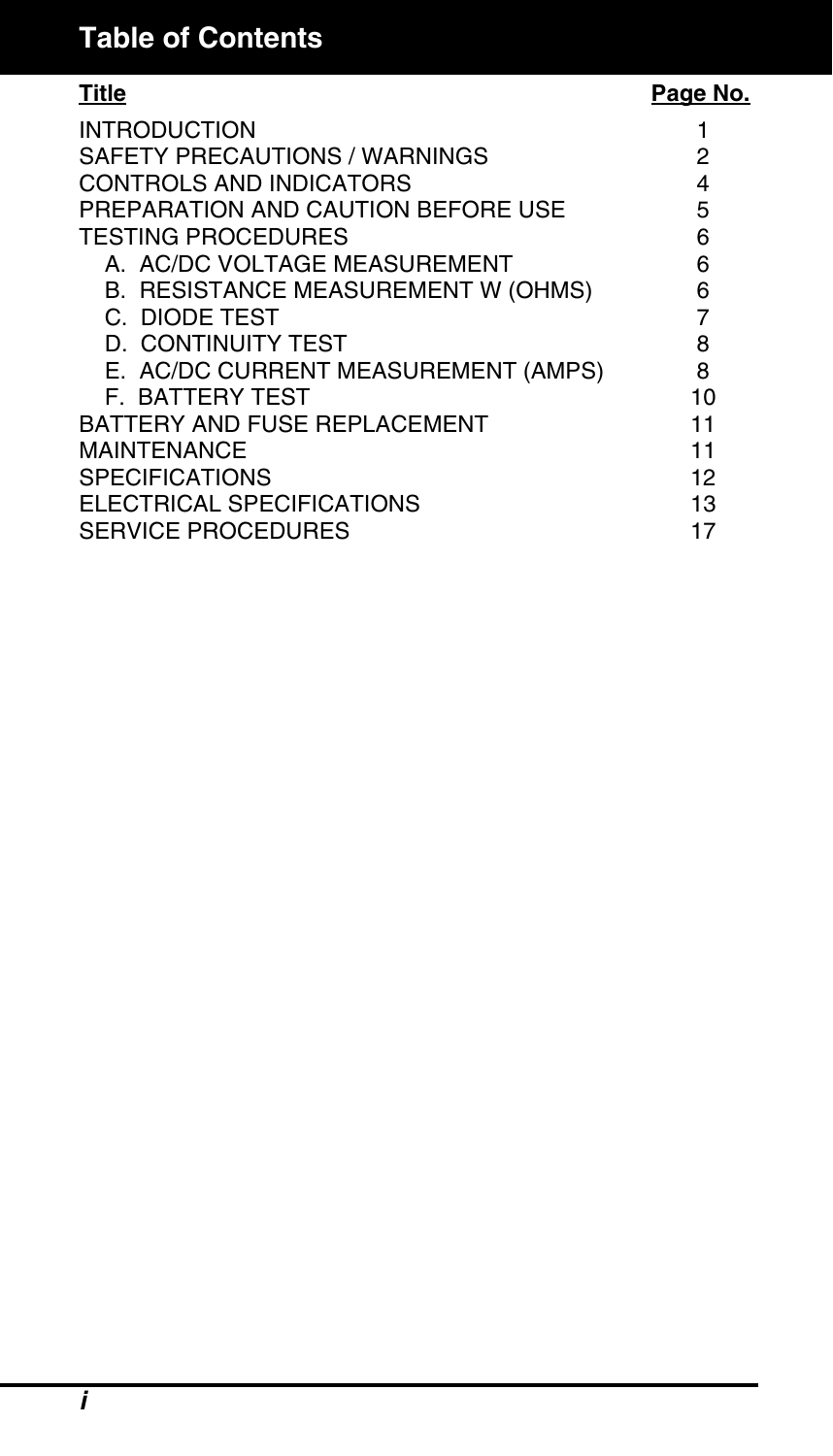# **INTRODUCTION**

- Congratulations. You have purchased a precision instrument manufactured to the highest quality standards. This Digital Multimeter is a general-purpose instrument designed for use in general electronics, home electrical applications, and auto-motive electrical/electronic systems.
- This meter is designed to **test** or **measure** AC voltage, DC voltage, batteries, DC current, AC current, resistance, diodes and continuity.
- Please take the time to read these operating instructions thoroughly and completely. Failure to follow these instructions may result in electrical shock, instrument damage and/or damage to the equipment under test. Always use extreme caution when working on or around electrically operated equipment.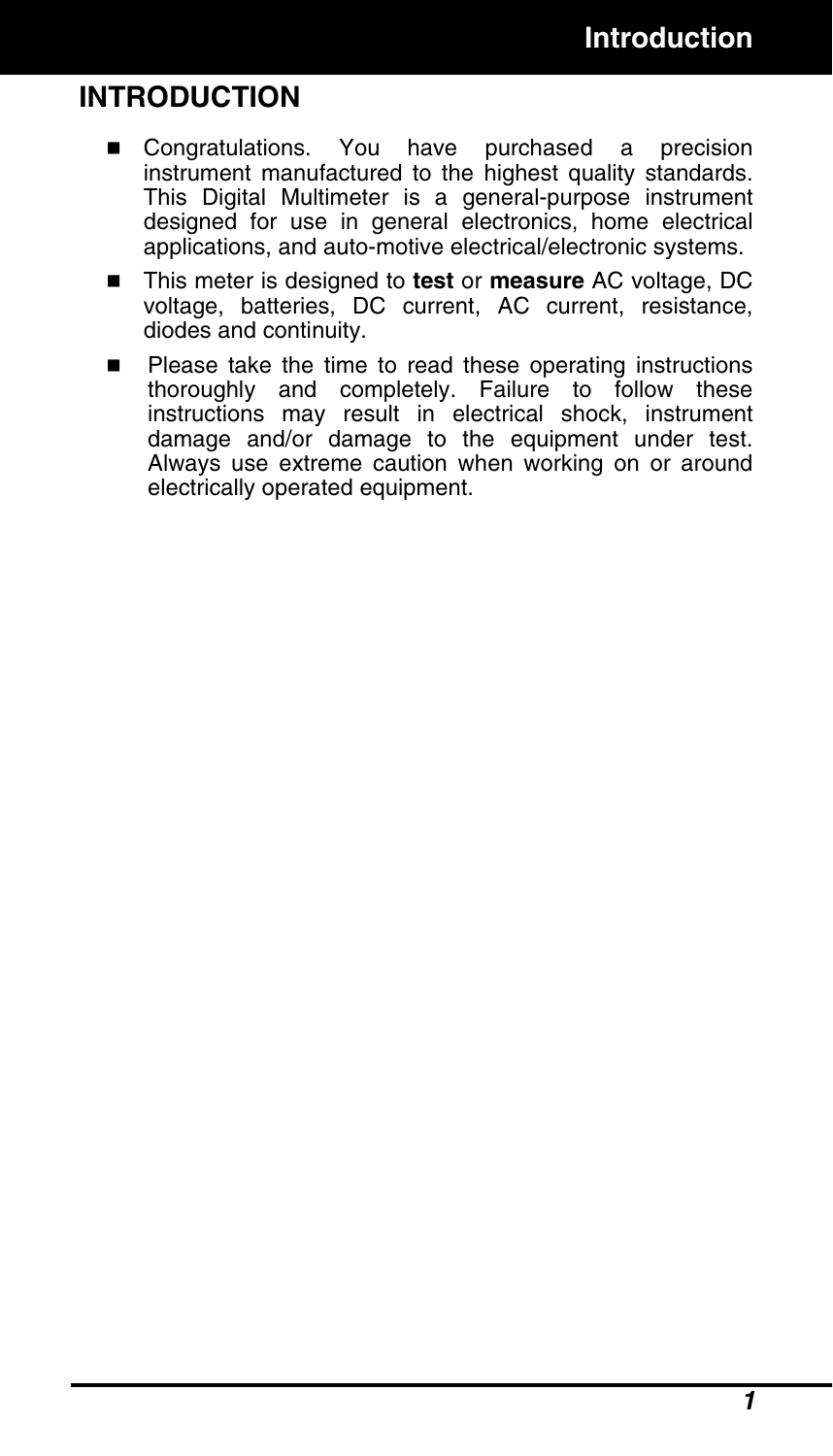# **SAFETY PRECAUTIONS/ WARNINGS**

**Do not** operate this multimeter before reading this manual in its entirety. The following guidelines must be followed to avoid accidents that can result in electric shock or personal injury.

- Pay close attention to **A WARNINGS** stamped on the front and rear of the meter's case. These warnings, as well as all warnings and precautions used through out this manual, must be followed to avoid electric shock and/or personal injury.
- The RESPONSIBLE PARTY shall be made aware that, if the equipment is used in a manner not specified by the manufacturer, the protection provided by the equipment may be impaired.
- $\blacksquare$  Before using any of the functions on this meter, verify its proper operation on a known similar function source where the unit value is also known. Take corrective action based on the indicated results.

To prevent electrical shock and/or damage to the tester or the equipment under test, observe the following safety precautions:

- DO NOT apply more than the rated voltage, as marked on the meter, between terminals or between any terminal and earth ground.
- Use caution when working above 30V AC rms, 42 V peak, or 60 V DC. Such voltages pose a shock hazard.
- To avoid false readings that could lead to possible electric shock or personal injury, replace the batteries as soon as the low battery indicator **and displays.**
- Always inspect the multimeter, test leads and any other accessories for damage prior to every use. If any damage is found, do not use tester until repairs are done.
- Always consider electrical and electronic equipment to be energized (live). Never assume any equipment is deenergized.
- Never ground yourself when taking electrical measurements. Isolate yourself from ground by using dry rubber insulating mats to cover all exposed/grounded metal. Stand on rubber mats and wear dry clothing.
- Never take resistance measurements on energized (live) electrical or electronic equipment.
- Use one hand, instead of two, whenever possible to take measurements. If two hands must be used, use extreme caution not to contact any energized conductors with your hands. Be certain test leads are dry and clean.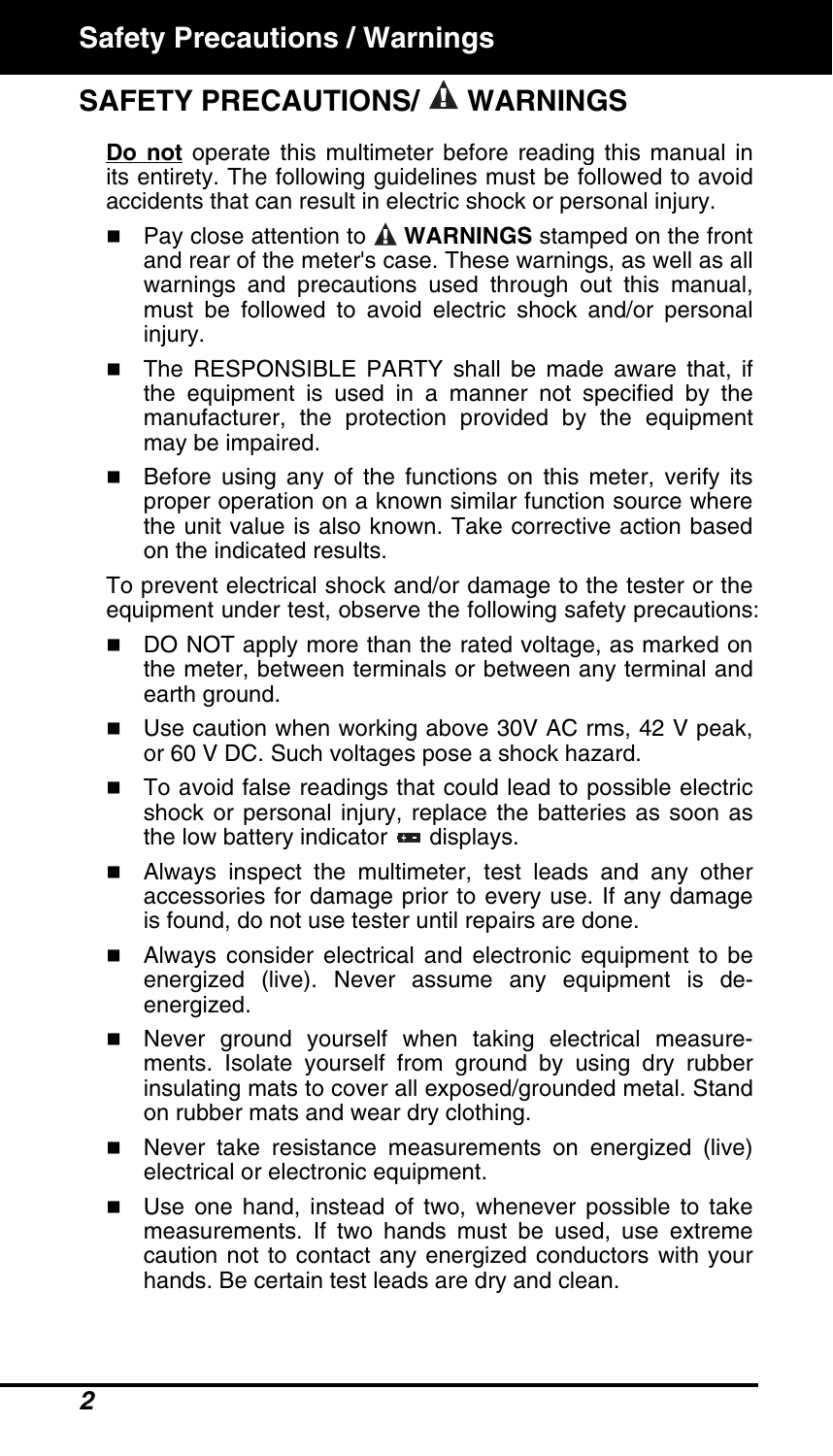- Do not hold the instrument when taking measurements. Place the instrument on a clean, insulating surface prior to taking any measurement.
- Don't become part of the circuit. Think safety. Act safely.

If working on a vehicle, take the following added precautions:

- Only work on vehicle in a well ventilated area.
- Always wear safety eye protection.
- Avoid moving fan blades or any potentially moving parts.
- Avoid hot engine parts.
- Put transmission in "park" (automatic transmission vehicles) or "neutral" (manual transmission vehicles). Set the parking brake.
- Turn the ignition "off" before connecting or disconnecting any testing equipment.
- **Put blocks on drive wheels.**
- Avoid wearing loose clothing or jewelry when working on a vehicle.
- Read your vehicle's service manual and follow it's safety procedures.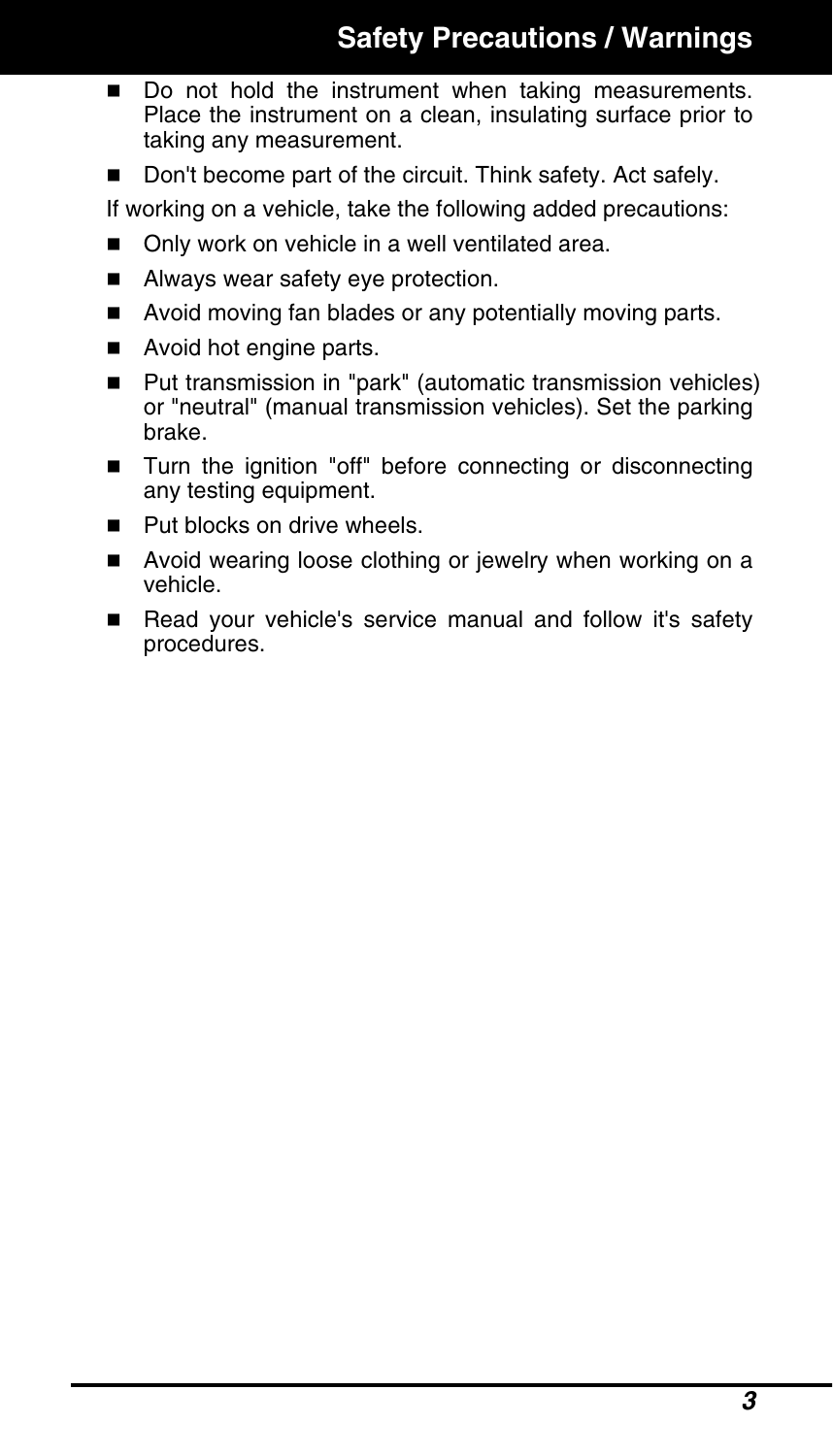# **Controls and Indicators**

# **CONTROLS AND INDICATORS**

- **1. DCV Function:** Measures DC volts. Auto-ranging from 0 to 600 volts (10 MW impedance)
- **2. ACV Function:** Measures AC volts. Auto-ranging from 0 to 600 volts (10 MW impedance)
- **3. Resistance Function:** Measures resistance. Autoranging from 0 to 20MW (20,000,000W).
- **4. ACmA Function:** Measures AC current in milliamps. One range: 0 to 200 milliamps.
- **5. DIODE Function**  $\rightarrow$  **:** For testing diodes.



- **6. CONTINUITY Function**  $\sqrt[3]{\cdot}$ **:** Tests for continuity between two points.
- **7. Volts**, **mA**, **OHMS**, **BAT**, **DIODE** and **CONTINUITY** Input Jack.
- **8. COM Input Jack:** Common Input Jack.
- **9. DC10A Input Jack:** For red test lead probe connection when measuring high DC current (up to 10 amps only).
- **10. DC10A Function:** Measures DC current. One range: 10Amps (DC from 0 to 10 amperes). Unfused.
- **11. DCmA Function:** Measures DC current in Milliamps. One range: 0 to 200 milliamps.
- **12. Battery Test Function:** Four ranges and three LEDS (green, yellow and red). Tests small batteries; 1.5V, 6V, 9V and 12V.
- **13. OFF Function:** Turns unit "off" when function is selected.
- **14. Function/Range Selector Switch:** Selects desired function or range.
- **15. Liquid Crystal Display (LCD):** Displays results of tests or measurements.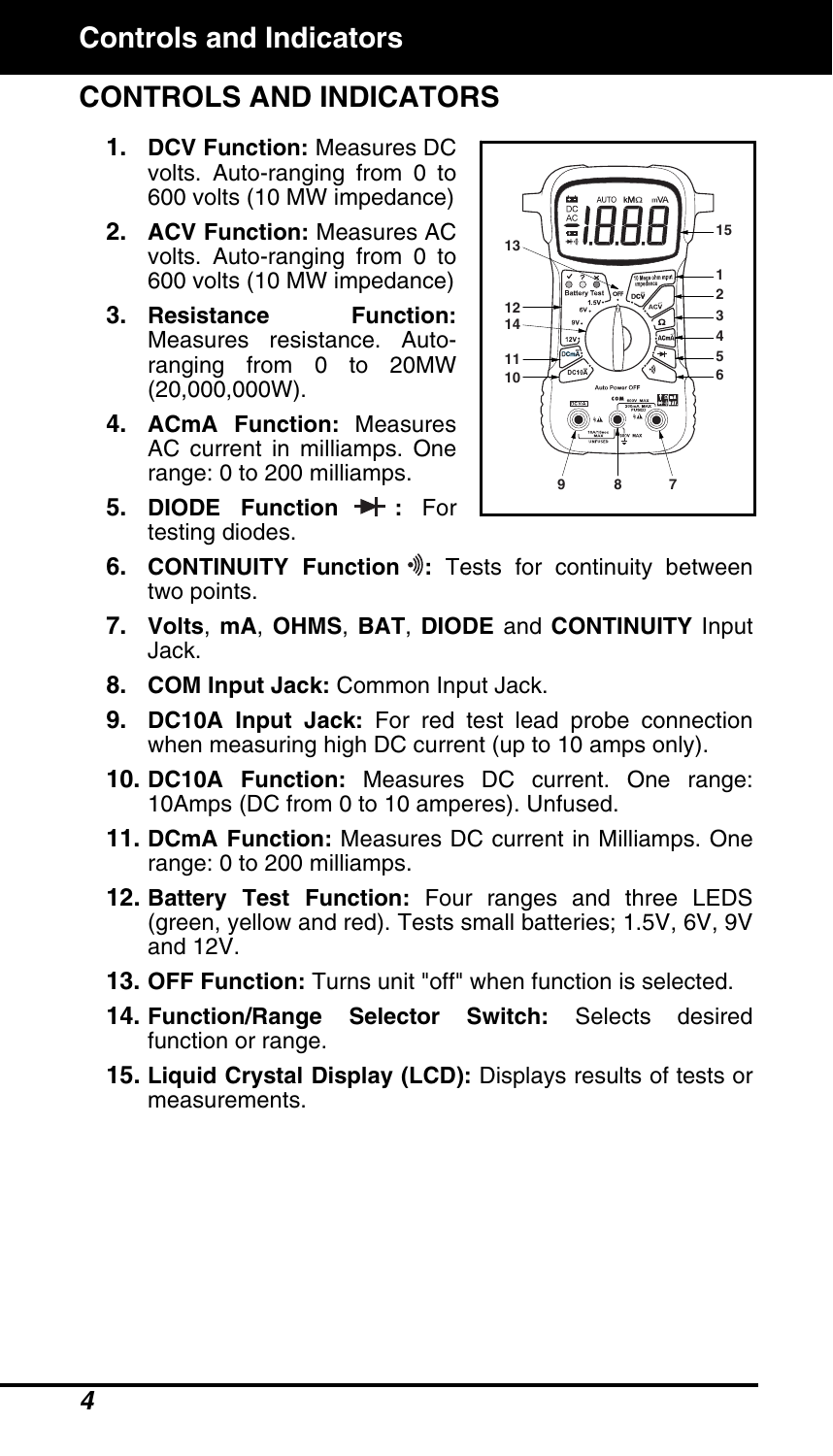# **PREPARATION AND CAUTION BEFORE USE.**

### **WARNING**

- Inspect the digital multimeter for damage to the case. Do not use if cracked, distorted, excessively dirty or any abnormal condition exists.
- **Inspect the test leads for damage. Check for cracked** insulation, broken or damaged probes, loose or bent probe pins. Do not use if any abnormal condition exists.
- Set the Function/Range Selector Switch to the proper range **BEFORE** taking measurements. If the range/function must be switched during a test, **ALWAYS** remove the test leads from the circuit being measured before switching settings.
- To avoid possible electric shock, instrument damage, and/or equipment damage when taking voltage or current measurements, **DO NOT** exceed the maximum value of the selected range.
- If the unit is used near high noise Radio Frequency (RF) generating equipment (spark plug wires, ignition coils or alternator), the display may become unstable or indicate large errors. If you obtain erratic readings during use, isolate the Multimeter as far away as possible from these components.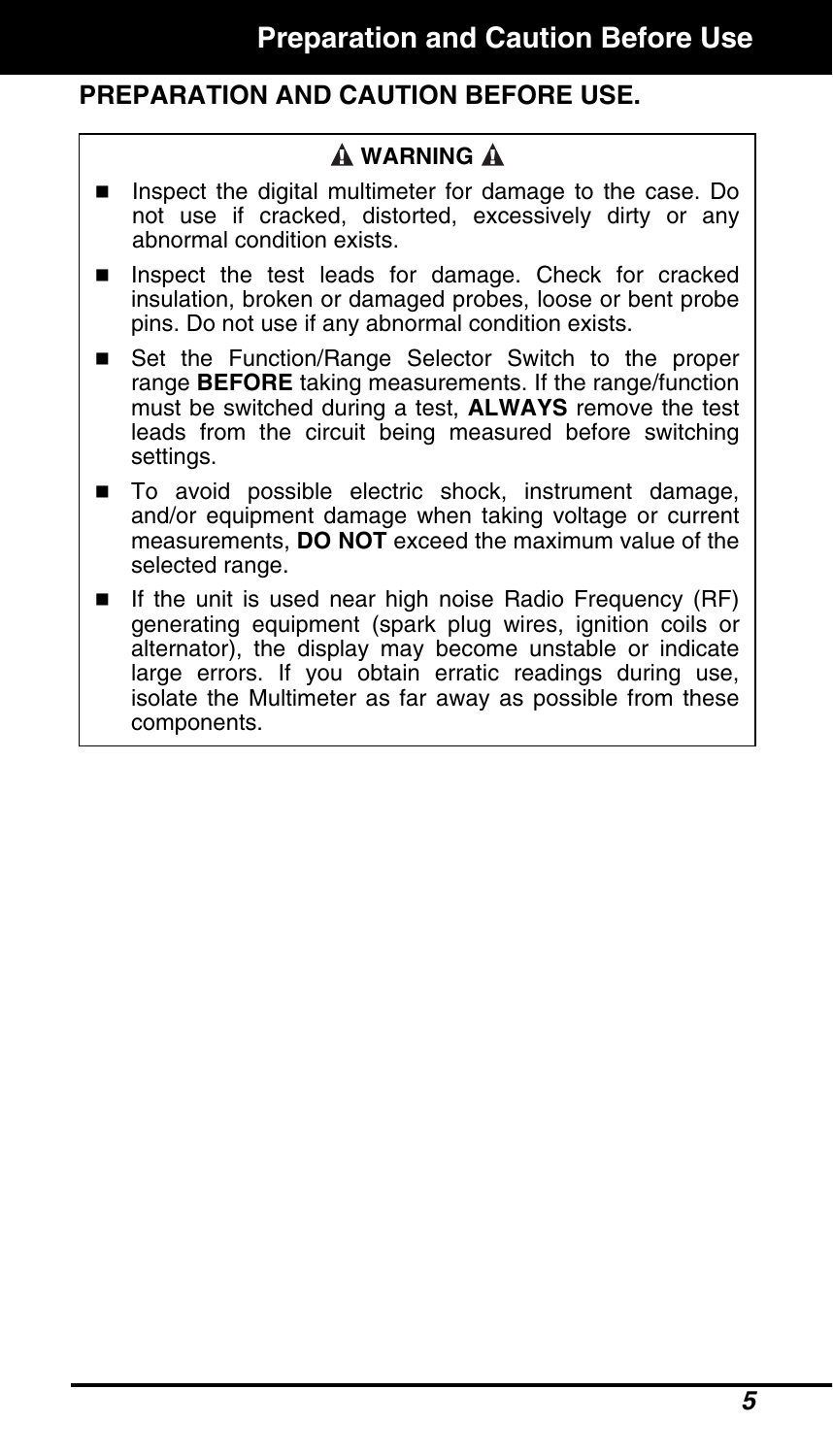# **TESTING PROCEDURES**

# **A. AC/DC VOLTAGE MEASUREMENT**

### **A WARNING A**

*To avoid possible electric shock, instrument damage and/or equipment damage, DO NOT attempt to measure voltages ABOVE 600V AC/DC or take measurements if the voltage is unknown. 600V AC/DC between the COM and V jacks is the maximum voltage that this instrument is designed to measure. The "COM" terminal potential should not exceed 300V AC/DC measured to ground.* 

- **1.** Plug the BLACK test lead into "**COM**" jack of the multimeter; plug the RED test lead into the "**V**" jack.
- **2.** Set the meter's Function/ Range Selector Switch to the appro-priate ACV or DCV position as desired (see Controls and Indicators, Items 1 and 2).



- **3.** Place the RED test lead onto the positive (+) side of the item being tested and the BLACK test lead onto the negative  $\overline{(-)}$  (across the source/load) side of the item. **BE CAREFUL** not to touch any energized conductors with any part of your body.
- **4.** Read the results on the display.

### **B. RESISTANCE MEASUREMENT W (OHMS)**

#### **A** WARNING **A**

*Resistance measurements must be made on "deenergized" (dead) circuits ONLY. Impressing a voltage across the multimeter's terminals while set to any resistance range may result in electric shock, instrument damage and/or damage to equipment under test. MAKE SURE equipment is completely de-energized before taking any resistance measurements.*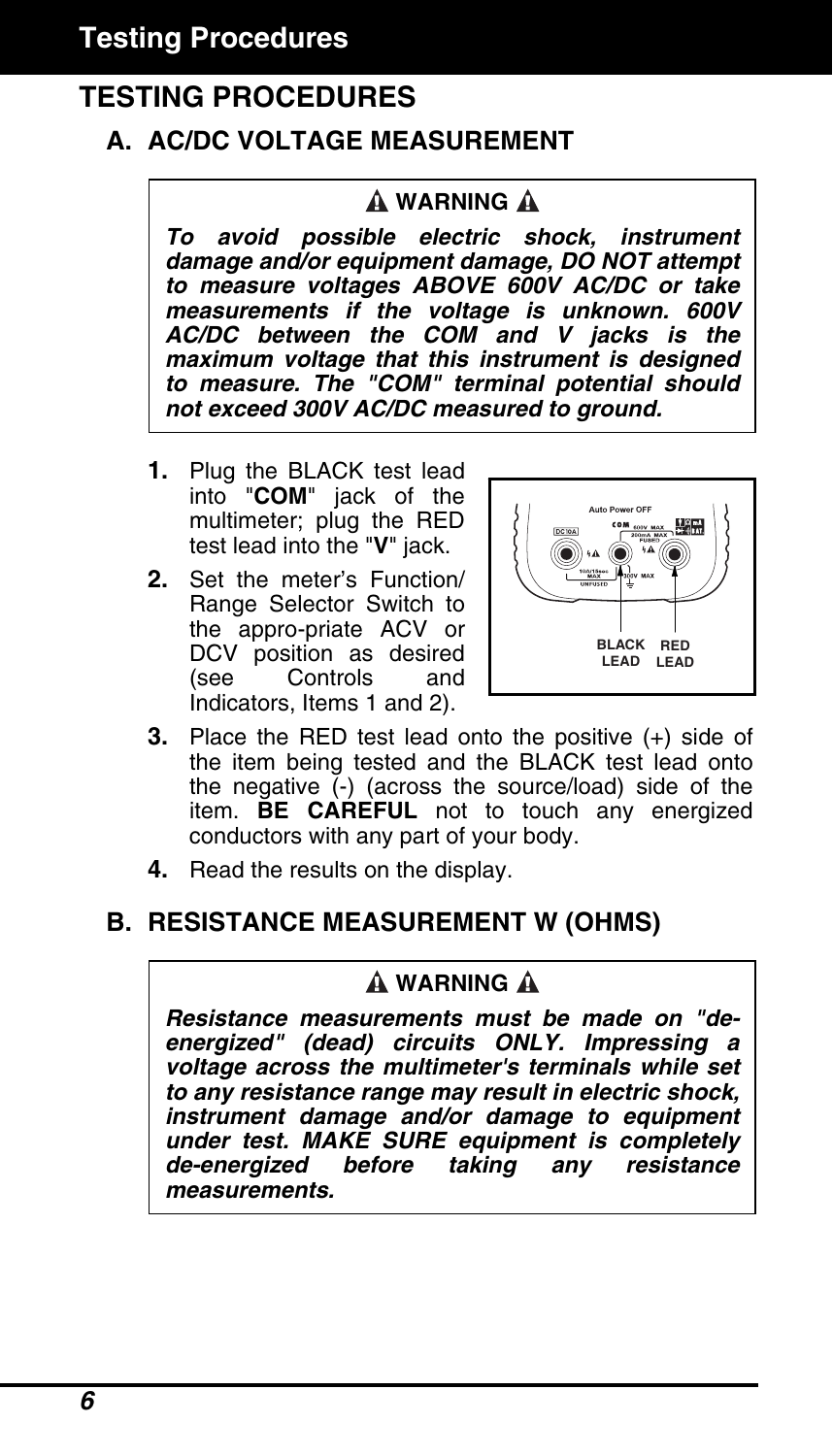# **Testing Procedures**

- **1.** Plug the RED test lead into the " $Ω$ " jack of the multimeter; plug the multimeter; plug the BLACK test lead into the "**COM**" jack.
- **2.** Set the meter's Function/ Range Selector Switch to the " $Ω$ " range function (see Controls and Indicators, Item 3).



*NOTE: To obtain accurate readings, disconnect at least one side of the item under test from the circuit or circuit board before measuring resistance.* 

- **3.** Place the RED test lead onto one side of the item being tested and the BLACK test lead onto the other side of the item. (Polarity does not matter when checking resistance).
- **4.** Read the results on the display.

**C. DIODE TEST**

### **A WARNING A**

*To avoid electrical shock and/or damage to the multimeter, ensure the power is removed from the circuit before any DIODE testing procedure is conducted. Test diodes on de-energized (dead) circuits only, never on live circuits.* 

*NOTE: A diode is a semiconductor device that lets current*  flow in one direction only. If the diode to be tested is part of *a circuit (with other electronic components), you must isolate it from the other components by disconnecting at least one side of it from the circuit before testing. A good diode will show a low voltage drop across its junction (0.5- 0.8 volts for a silicon diode or about 0.3V for a germanium diode) when the leads are connected in one polarity and a very high resistance (or open circuit) when the leads are reversed (connected in the opposite polarity).* 

- **1.** Plug the RED test lead into the  $\rightarrow$  jack of the multimeter; plug the multimeter; BLACK test lead into the "**COM**" jack.
- **2.** Set the meter's Function/ Range Selector Switch to the  $\rightarrow \rightarrow$  position (see Controls and Indicators, Item 5).



 *7*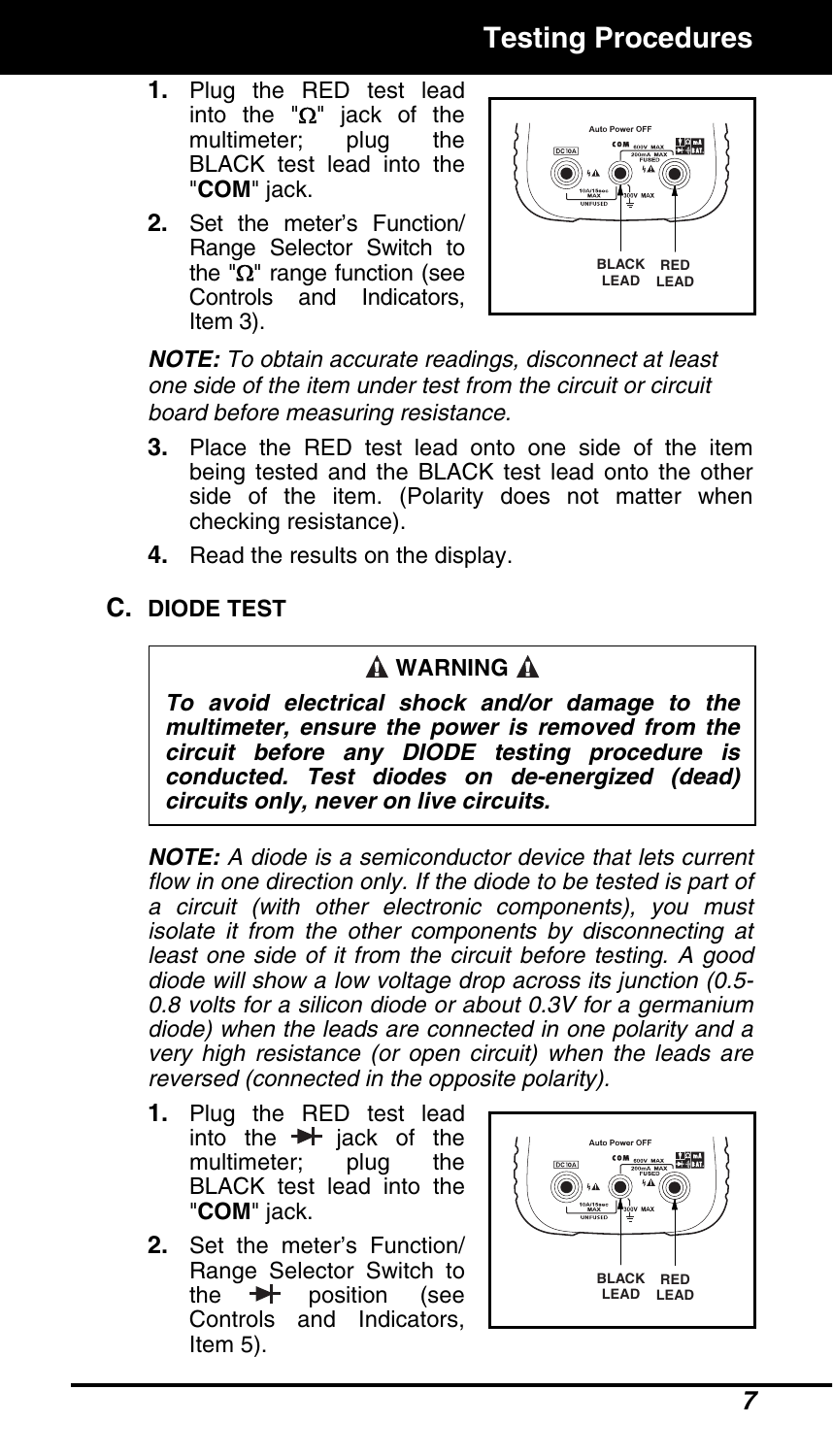# **Testing Procedures**

- **3.** Place the RED test lead onto one side of the diode being tested and the BLACK test lead onto the other side.
- **4.** Read the results on the display.
- **5.** Reverse the test leads and again read the results on the display. Compare the two readings. One reading should indicate a voltage drop value; the other reading should indicate an overrange (OL) condition. See note above.

### **D. CONTINUITY TEST**

# **A WARNING A**

*To avoid electric shock, shut off the power to the test article before testing it for continuity.* 

- **1.** Plug the RED test lead into the  $\ddot{\mathbf{v}}$  iack of the multimeter; plug the BLACK test lead into the "**COM**" jack.
- **2.** Set the meter's Function/ Range Selector Switch to the  $\sqrt[6]{}$  position (see Controls and Indicators, Item 6).



- **3.** Place the RED Test Lead to one end of the wire or device being tested for continuity and the BLACK Test Lead to the opposite end.
- **4.** Listen to the sound of the beeper and confirm the results by reading the display.

*NOTE: The beeper will sound only if the continuity of the item under test (resistance between the two test leads) measures less than 120 ohms.* 

### **E. AC/DC CURRENT MEASUREMENT (AMPS)**

# **A WARNING A**

*To prevent electrical shock when performing current measurements, follow all steps as indicated below DO NOT skip any steps or take any short cuts.* 

*The DC10A range is not fused. To avoid current hazard and/or damage to the tester, DO NOT try to take measurements on circuits that have more than 10 amps. DO NOT take more than 10 seconds to take the reading. A waiting period of AT LEAST 15 MINUTES is necessary between every 15 second testing period.*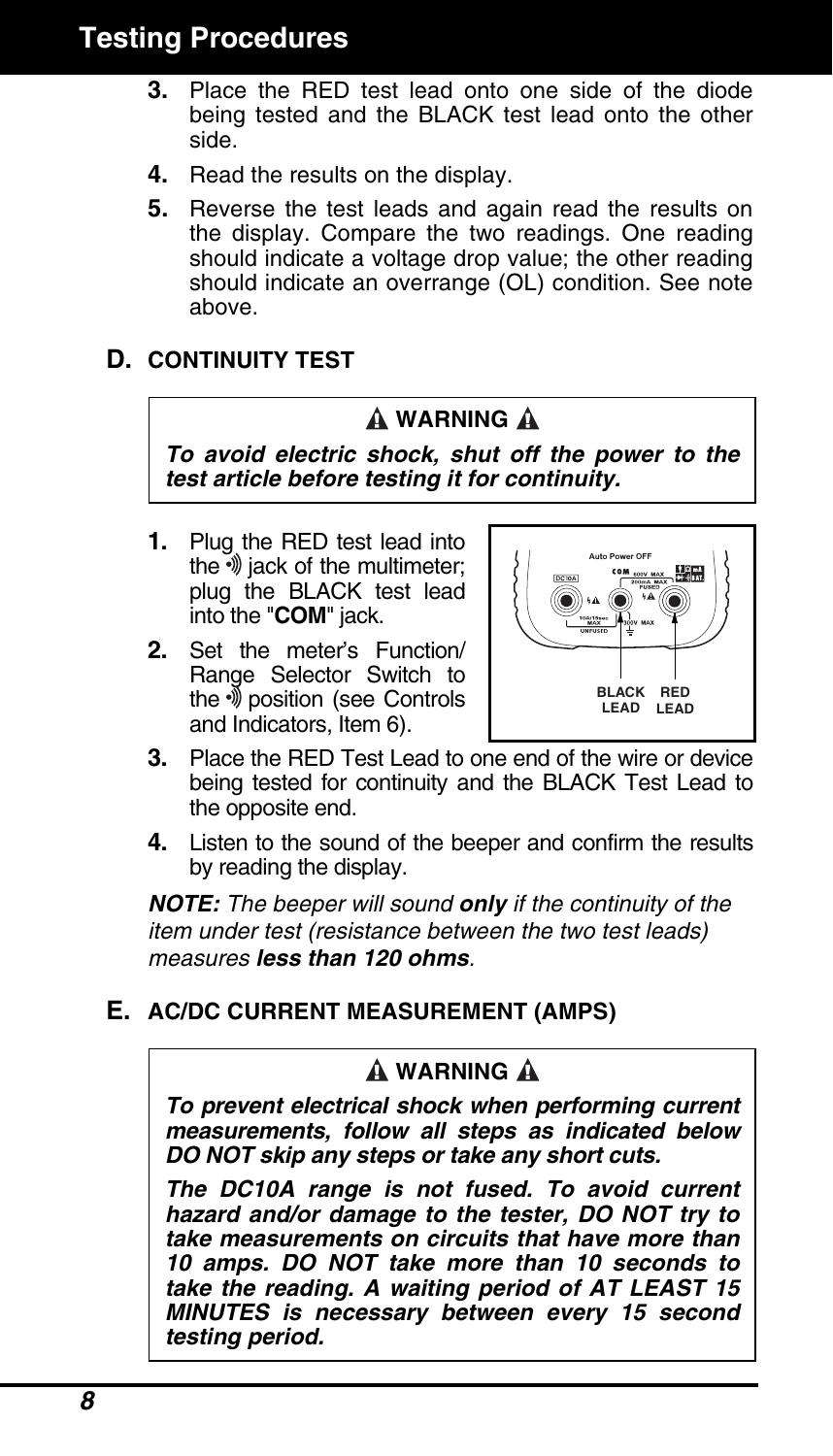**1.** Plug the RED test lead into the "**mA**" or the "**DC10A**" jack of the multimeter, as applicable; plug the BLACK test lead to the "**COM**" jack.



- **2.** Set the meter's Function/Range Selector Switch to the appropriate Amps range position as desired (see Controls and Indicators, Items 4, 10 and 11).
	- To measure from 0 to 200mA, set the Selector Switch to the "**DCmA**" or "**ACmA**" position, as applicable.
	- To measure from 200mA to 10 Amps DC, set the Selector Switch to the "**DC10A**" position.
- **3.** Disconnect the battery, or shut off the power to the circuit being tested.

*NOTE: To measure current on a particular circuit, you must open up the circuit and connect the test leads in series with the circuit before a reading can be obtained.* 

- **4.** Disconnect one end of the wire or device, from the circuit where current will be measured.
- **5.** Place the RED test lead on the disconnected wire and place the BLACK test lead at the location from which the wire was disconnected (series connection).
- **6.** Reconnect the battery, or apply power to the circuit being tested.
- **7.** Read the results on the display.

#### *CAUTION: After the test is completed, shut the power off to the circuit before removing the test leads and before reconnecting any disconnected wires or devices.*

*NOTE: If the reading obtained is a negative number, reverse the test leads.*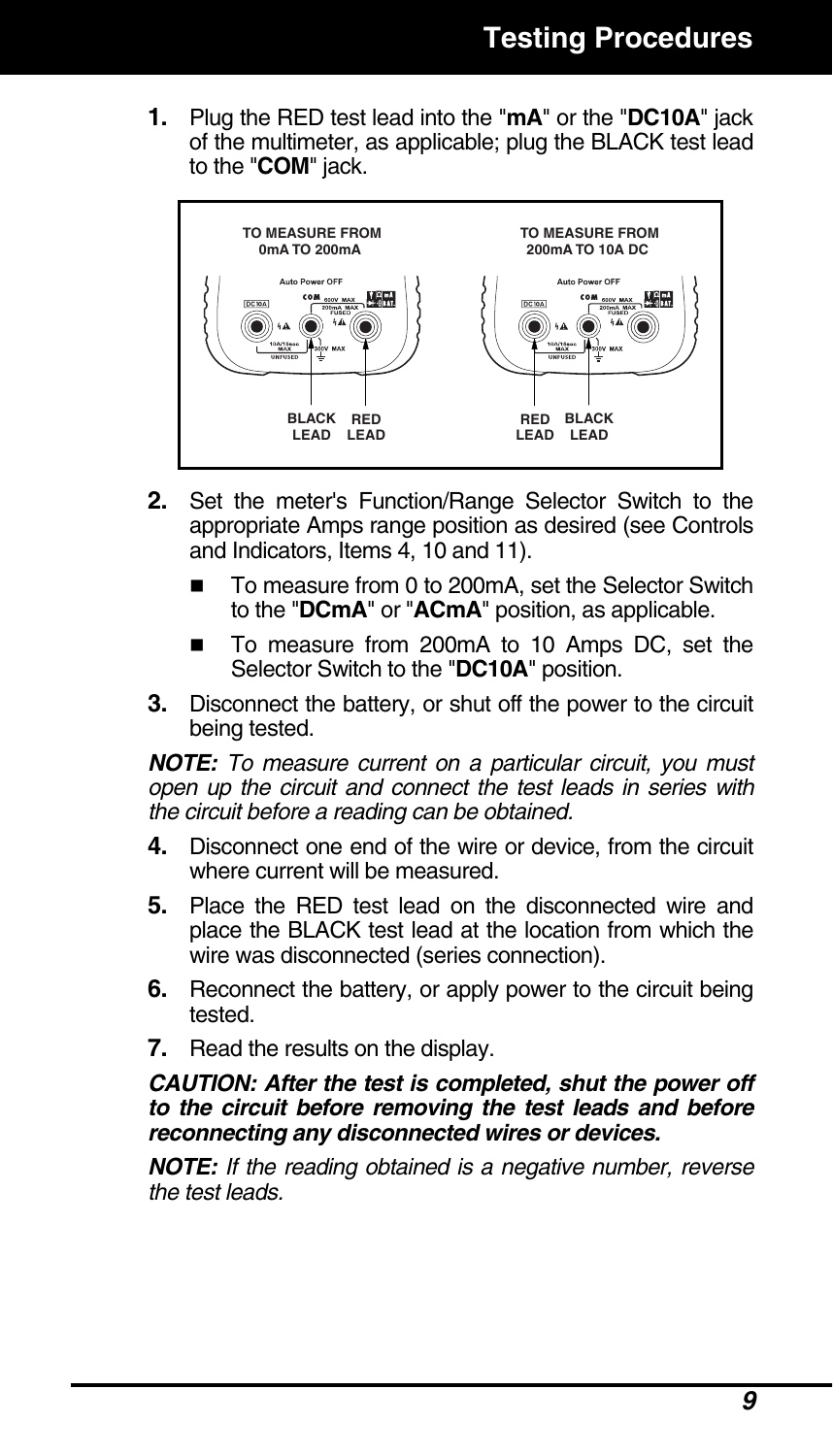# **Testing Procedures**

# **F. BATTERY TEST**

- **1.** Plug the RED test lead into the "**BAT.**" jack of the multimeter; plug the BLACK test lead into the "**COM**" jack.
- **2.** Determine the voltage rating of the battery to be tested.



- **3.** Set the meter's Function/ Range Selector Switch to the desired "**Battery Test**" range (see Controls and Indicators, Item 12).
- **4.** Place the RED test lead on the positive post of the battery under test; place the BLACK lead on the negative post.

*NOTE: If a battery is completely dead, or nearly dead (below 10% of its rated voltage), the red LED will not light.* 

- **5.** Read the results using the display and the LEDs:
	- Green  $\sqrt{ }$  = fully charged (good battery)
	- $\blacksquare$  Yellow  $\cdot$  = low (questionable)
	- Red  $\times$  = discharged (bad battery)

*NOTE: Battery life is directly proportional to the current draw/load of the device that the battery is powering. The three LEDs on the multimeter represent battery state-of-charge averages for the most commonly used devices.*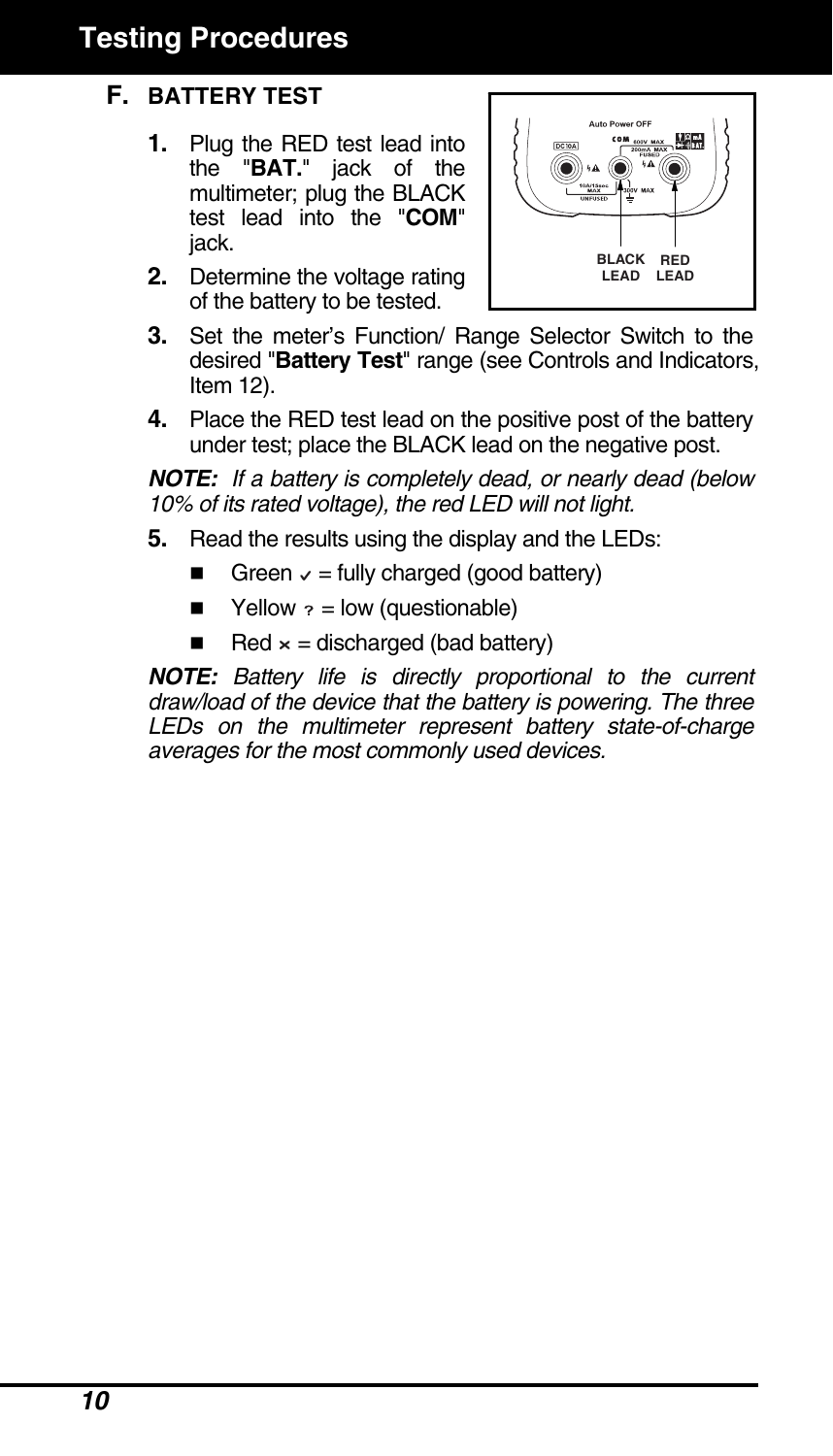# **BATTERY AND FUSE REPLACEMENT**

### **WARNING**

*When replacing the battery or the fuse, remove only the rear panel. Do not remove or disassemble the circuit board or the front panel, these items are not serviceable and if disassembled there is the possibility of loose metal parts shorting the circuit board and causing an electrocution danger to the user.* 

- **1.** Turn the Digital Multimeter "**OFF**" and remove the test leads.
- **2.** Remove the two screws on the back of the meter and separate the case.
- **3.** Replace the fuse or batteries as necessary:
	- **For battery replacement:** Remove the batteries from the battery compartment and replace **only** with two **AA (1-½ volt) alkaline batteries**.
	- **For fuse replacement:** Remove the fuse from the fuse holder and replace with a **0.315A/250V - UL Listed Bussmann, GMA Type (Radio Shack GMA/270 series; #270-1046 )** fuse.

*NOTE: Use a 0.315A/250V, 5x20mm type fuse ONLY - Bussmann, GMA Type (Radio Shack #270-1046 or similar). Using an incorrect fuse may result in serious injury and/or damage to the unit.* 

**4.** Reassemble the case and secure with the two screws.

# **MAINTENANCE**

- **1.** No periodic maintenance is required other than the replacement of the battery, the fuse, and visual inspection of the meter.
- **2.** Keep the meter clean and dry. DO NOT use solvent to clean, use a damp (not wet) cloth and fully dry after cleaning.
- **3.** The only replaceable parts are the 1.5 AA batteries, 0.315A/250V fuse (see page 10 for battery and fuse replacement) and the Test Leads (for Test Leads call service department).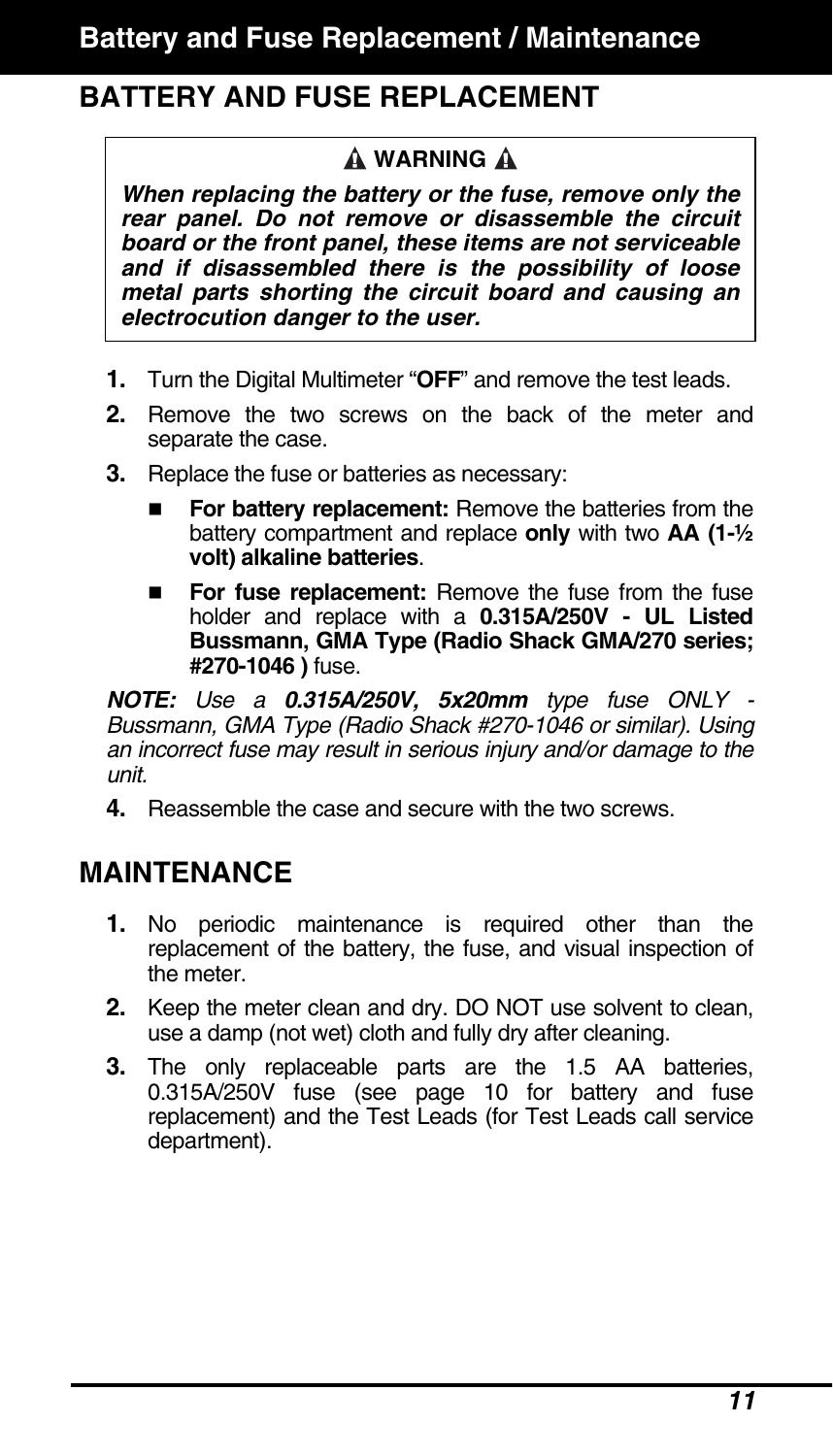# **SPECIFICATIONS**

# **GENERAL SPECIFICATIONS AND FEATURES**

- $\blacksquare$  3-1/<sub>2</sub> digit LCD display (maximum reading of 2000); 3 LEDs; green, yellow and red
- Auto Range (ACV, DCV, Ohm, AC mA, and DC mA)
- Automatic negative (-) polarity indication
- Automatic zero adiustment
- Over range indicator (except 10 A function). Displays "OL" on LCD
- Low battery indicator. Displays battery symbol on LCD
- Automatic power shut off (after 15 idle minutes)
- **Pollution Degree 2**
- **Measuring circuit category II**
- Operating environment:

Temperature -  $32^\circ$  to  $104^\circ$  F. (0 $^\circ$  C to  $40^\circ$  C) Humidity - Less than 80% relative humidity (non-condensing) Altitude - up to 6562 ft (2000 meters)

Storage environment:

Temperature -  $4^{\circ}$  to  $140^{\circ}$  F (-  $20^{\circ}$  to  $60^{\circ}$  C) Humidity - Less than 90% relative humidity (non-condensing)

- Power Supply: Two 1.5V AA batteries
- Fuse: 315mA/250V 5X20 mm (Radio Shack, GMA/217 series: #270-1046) fuse
- Dimensions:

 Height - 5.50 in. (139 mm) Width - 3.50 in. (89 mm) Depth - 1.25 in. (32 mm)

Weight (including batteries): approximately 6.3 oz (180 g)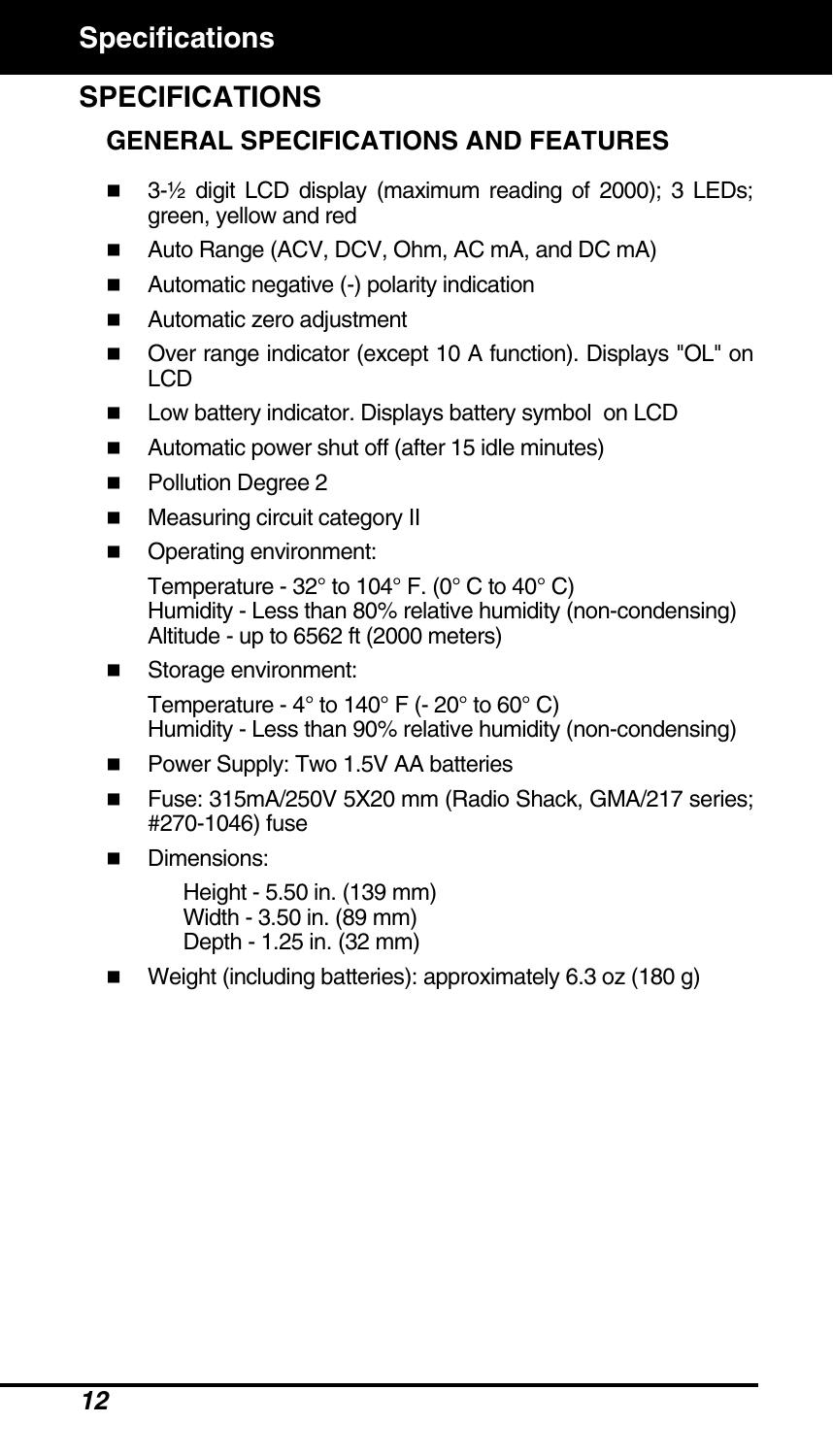# **ELECTRICAL SPECIFICATIONS**

### **DC VOLTS**

| Range   | Resolution        | Accuracy                                  | <b>Notes</b>                                                                    |
|---------|-------------------|-------------------------------------------|---------------------------------------------------------------------------------|
| 200.0mV | 0.1 <sub>m</sub>  |                                           |                                                                                 |
| 2000V   | 1mV               | $\pm$ (0.8% of<br>reading<br>$+5$ digits) | Input Resistance: $10M\Omega$<br>Overload Protection: 600V<br>DC or AC 600V RMS |
| 20.00V  | 10 <sub>m</sub> V |                                           |                                                                                 |
| 200.0V  | 100mV             |                                           |                                                                                 |
| 600V    | 1V                |                                           |                                                                                 |

# **AC VOLTS**

| Range  | <b>Resolution</b> | <b>Accuracy</b>                           | <b>Notes</b>                                    |
|--------|-------------------|-------------------------------------------|-------------------------------------------------|
| 2.000V | 1mV               |                                           | Input Resistance: $10M\Omega$                   |
| 20.00V | 10mV              | $\pm$ (1.2% of<br>reading<br>$+5$ digits) | Overload Protection: 600V<br>DC or AC 600V RMS. |
| 200.0V | 100mV             |                                           |                                                 |
| 600V   | 1V                |                                           | $50$ Hz $-$ 400Hz                               |

# **RESISTANCE (OHMS)**

| Range                  | <b>Resolution</b> | Accuracy                                 | <b>Notes</b>                               |
|------------------------|-------------------|------------------------------------------|--------------------------------------------|
| $200.0\Omega$          | 100m $\Omega$     |                                          |                                            |
| $2000k\Omega$          | 1Ω                | $\pm$ (1.0% of                           |                                            |
| $20.00k\Omega$         | $10\Omega$        | reading                                  | Overload Protection: 250V<br>DC or AC RMS. |
| $200.0 k\Omega$        | $100\Omega$       | $+5$ digits)                             |                                            |
| $2.000M\Omega$         | $1k\Omega$        |                                          |                                            |
| $20.00 \text{M}\Omega$ | 10k $\Omega$      | $\pm$ (2.0% of<br>reading<br>$+5$ digits |                                            |

# **DC AMPS**

| Range                                                                                            | <b>Resolution</b> | <b>Accuracy</b>         | <b>Notes</b>                                                                 |
|--------------------------------------------------------------------------------------------------|-------------------|-------------------------|------------------------------------------------------------------------------|
| 20.00mA                                                                                          | 10 <sub>µ</sub> A | $\pm$ (1.0% of          | <b>Overload Protection: Fuse</b><br>315mA/250V<br>Input Voltage Drop: <0.2V. |
| 200.0mA                                                                                          | 100uA             | reading<br>$+5$ digits) |                                                                              |
| 2.000A                                                                                           | 1 <sub>m</sub> A  | $\pm$ (2.0% of          | Unfused; 15sec maximum<br>Input Voltage Drop: <0.2V.                         |
| $*10.00A$                                                                                        | 10 <sub>m</sub> A | reading<br>$+5$ digits) |                                                                              |
| *A waiting period of at least 15 minutes is necessary between every<br>15 second testing period. |                   |                         |                                                                              |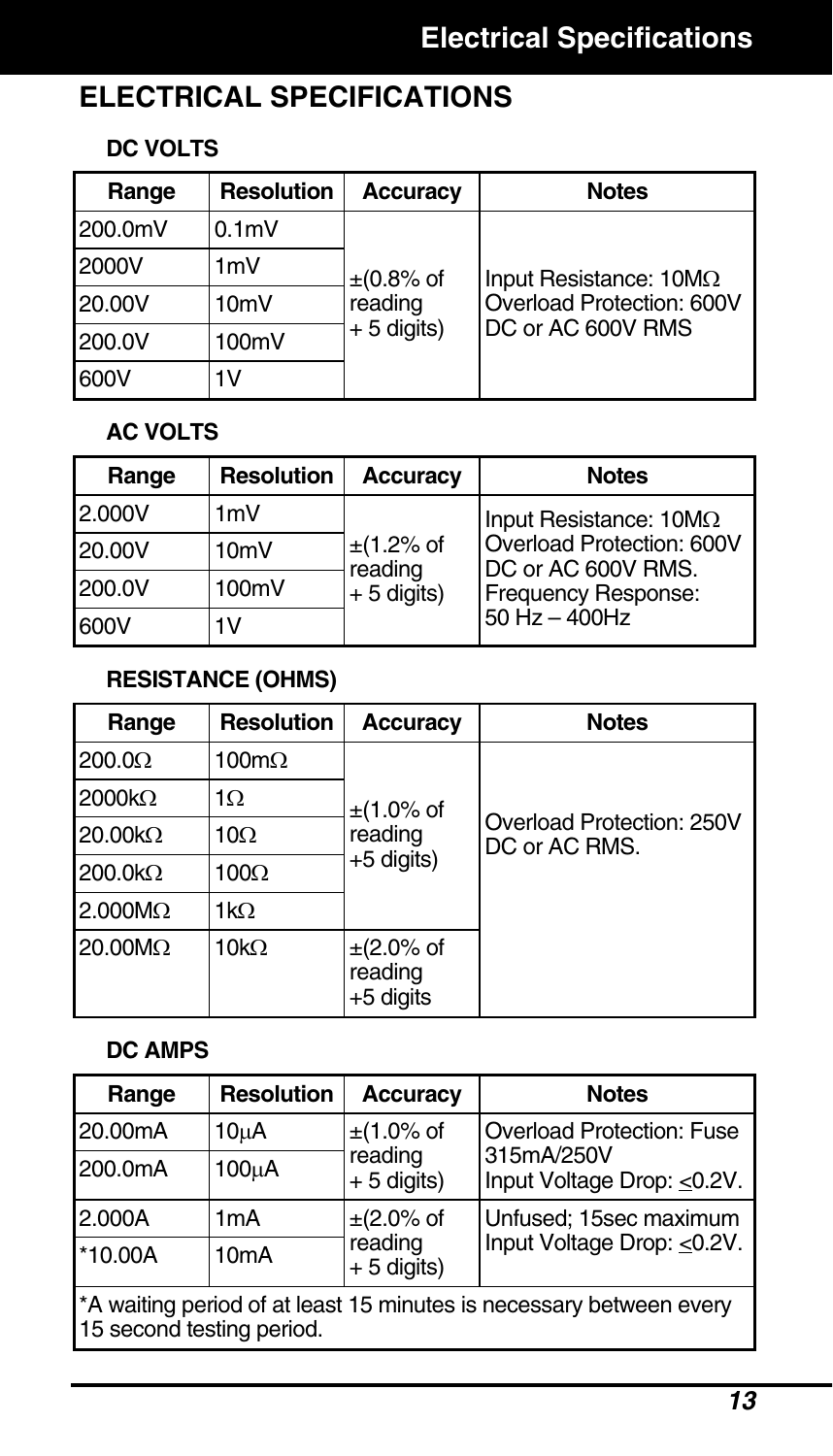# **Electrical Specifications**

# **AC AMPS**

| Range   | <b>Resolution</b>  | <b>Accuracy</b> | <b>Notes</b>              |                                           |
|---------|--------------------|-----------------|---------------------------|-------------------------------------------|
| 20.00mA | 10uA               | $\pm$ (1.5% of  | Overload Protection: Fuse |                                           |
| 200.0mA | 100 <sub>u</sub> A | reading         | $+ 5$ digits)             | 315mA/250V<br>Input Voltage Drop: < 0.2V. |

# **BATTERY TEST (LEDs)**

| When the voltage of the battery being tested is lower than 10%<br>of its rated voltage, the red LED will not light. |                   |                                 |                                       |                                                                                                                                                               |
|---------------------------------------------------------------------------------------------------------------------|-------------------|---------------------------------|---------------------------------------|---------------------------------------------------------------------------------------------------------------------------------------------------------------|
| Range                                                                                                               | <b>Resolution</b> | Load<br>Current                 | Accuracy                              | <b>Notes</b>                                                                                                                                                  |
| 1.5V                                                                                                                | 0.001V            | 10mA<br>(approx.)               | $\pm$ (5% of<br>reading<br>+5 digits) | Green LED: 1.30V<br>$\pm 0.075V$ and up.<br>Yellow LED: 0.94V<br>$\pm 0.075V$ to 1.29V<br>±0.075V.<br>Red LED:<br>$0.15V + 0.075V$<br>to 0.93V±0.075V         |
| 6V                                                                                                                  | 0.01V             | 100mA<br>(approx.)              |                                       | Green LED: 5.22V<br>$\pm 0.3V$ and up.<br>Yellow LED: 3.76V<br>$\pm 0.3V$ to 5.21V $\pm 0.3V$ .<br><b>Red LED: 0.6V±0.3V</b><br>to 3.75V±0.3V                 |
| 9V                                                                                                                  | 0.01V             | 10mA<br>(approx.)               |                                       | Green LED: 7.83V<br>$\pm 0.45V$ and up.<br>Yellow LED: 5.64V<br>$\pm 0.45V$ to<br>7.82V±0.45V.<br><b>Red LED: <math>0.9V\pm0.45V</math></b><br>to 5.63V±0.45V |
| 12V                                                                                                                 | 0.01V             | 200 <sub>m</sub> A<br>(approx.) |                                       | Green LED: 10.44V<br>$\pm 0.6V$ and up.<br>Yellow LED: 7.52V<br>±0.6V to 10.43V±0.6V.<br><b>Red LED: 1.2V</b> ±0.6V<br>to 7.51V±0.6V                          |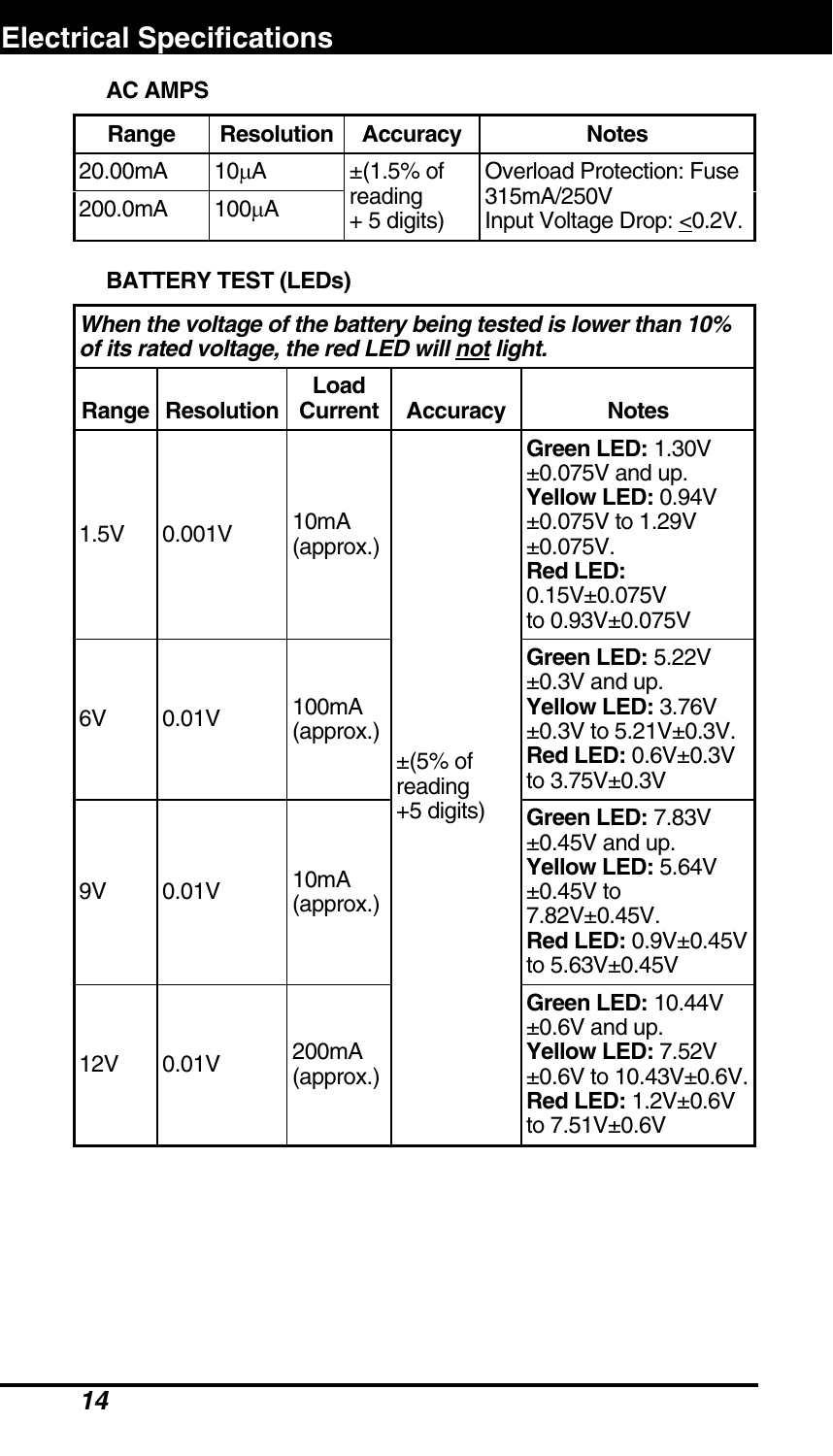#### **DIODE/CONTINUITY TESTS**  Function Range Resolution Description Note Diode Test 2V 1mV Test Current: 1±0.6mA Test Voltage: Approx. 1.5V Continuity 200 $\Omega$ Test 0.1Ω Approx. 120Ω or less, buzzer (beeper) will sound Overload Protection: 250V DC or AC RMS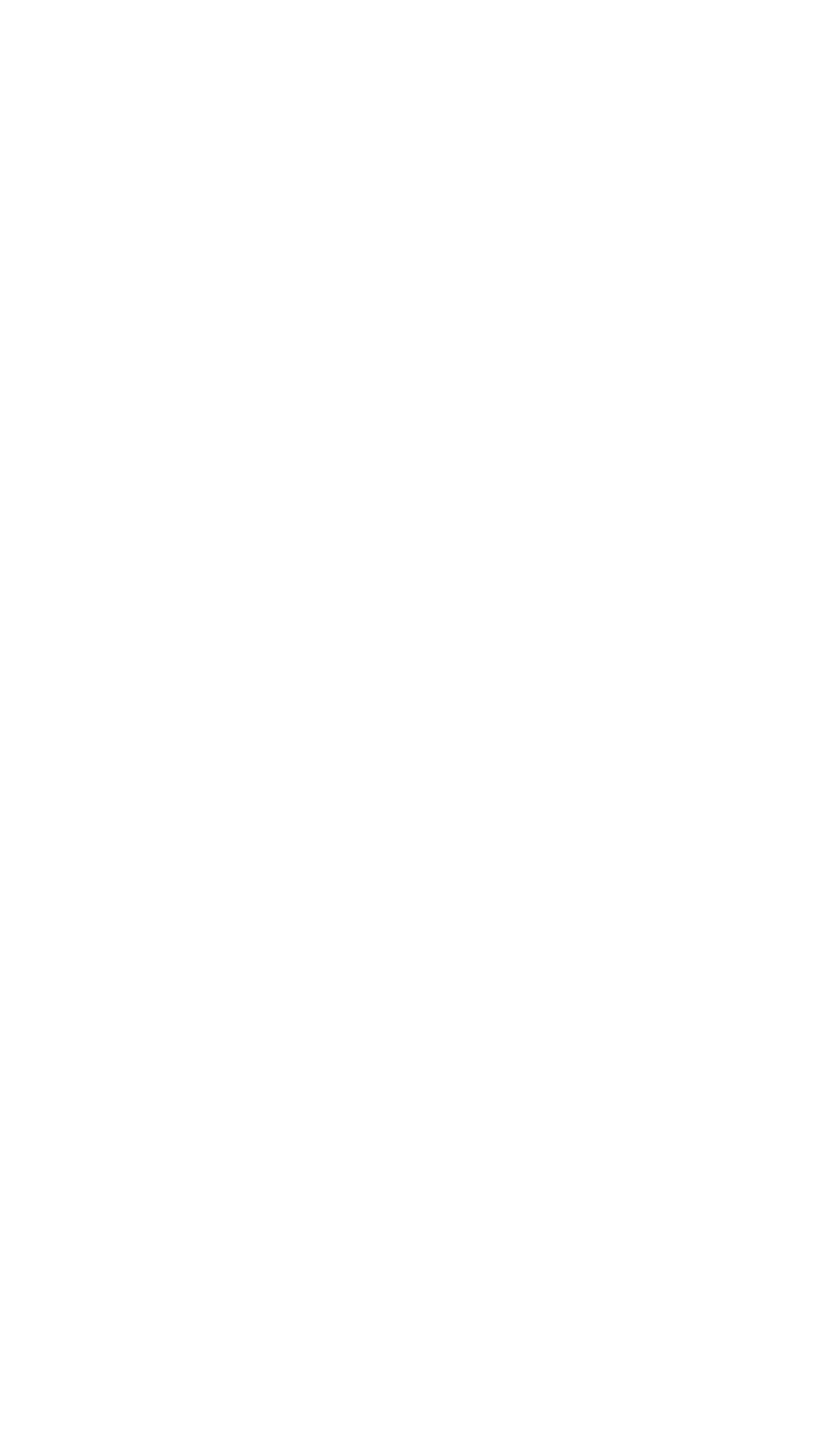# **SERVICE PROCEDURES**

The Manufacturer warrants to the original purchaser that this unit is free of defects in materials and workmanship under normal use and maintenance for a period of one (1) year from the date of original purchase. If the unit fails within the one (1) year period, it will be repaired or replaced, at the Manufacturer's option, at no charge, when returned prepaid to the Technical Service Center with Proof of Purchase. The sales receipt may be used for this purpose. Installation labor is not covered under this warranty.

All replacement parts, whether new or re-manufactured, assume as their warranty period for only the remaining time of this warranty. This warranty does not apply to damage caused by improper use. accident, abuse, improper voltage, service, fire, flood, lightning, or other acts of God, or if the product was altered or repaired by anyone other than the Manufacturer's Technical Service Center. Consequential and incidental damages are not recoverable under this warranty. Some states do not allow the exclusion or limitation of incidental or consequential damages, so the above limitation or exclusion may not apply to you.

This warranty gives you specific legal rights, and you may also have other rights, which vary from state to state. No portion of this warranty may be copied or duplicated without the expressed written permission from the Manufacturer.

#### **Obtaining Warranty Service:**

Products requiring service should be returned as follows:

**1.** Call the Technical Service Center to obtain a Return Reference Number:

USA & Canada = 1-800-544-4124 (6am-6pm PST, 7 days a week) Other = 714-241-6805

- **2.** Package the product carefully to prevent shipping damage
- **3.** Include your name, return address, and a day contact phone
- **4.** Enclose a copy of the dated sales receipt
- **5.** Describe the problem
- **6.** Ship prepaid to: Technical Service Center, 17352 Von Karman Ave., Irvine, CA 92614 U.S.A. Phone: 1-800-544-4124 or 714-241-6805 Fax: 714-241-3979 Web: www.equus.com Email: service@equus.com